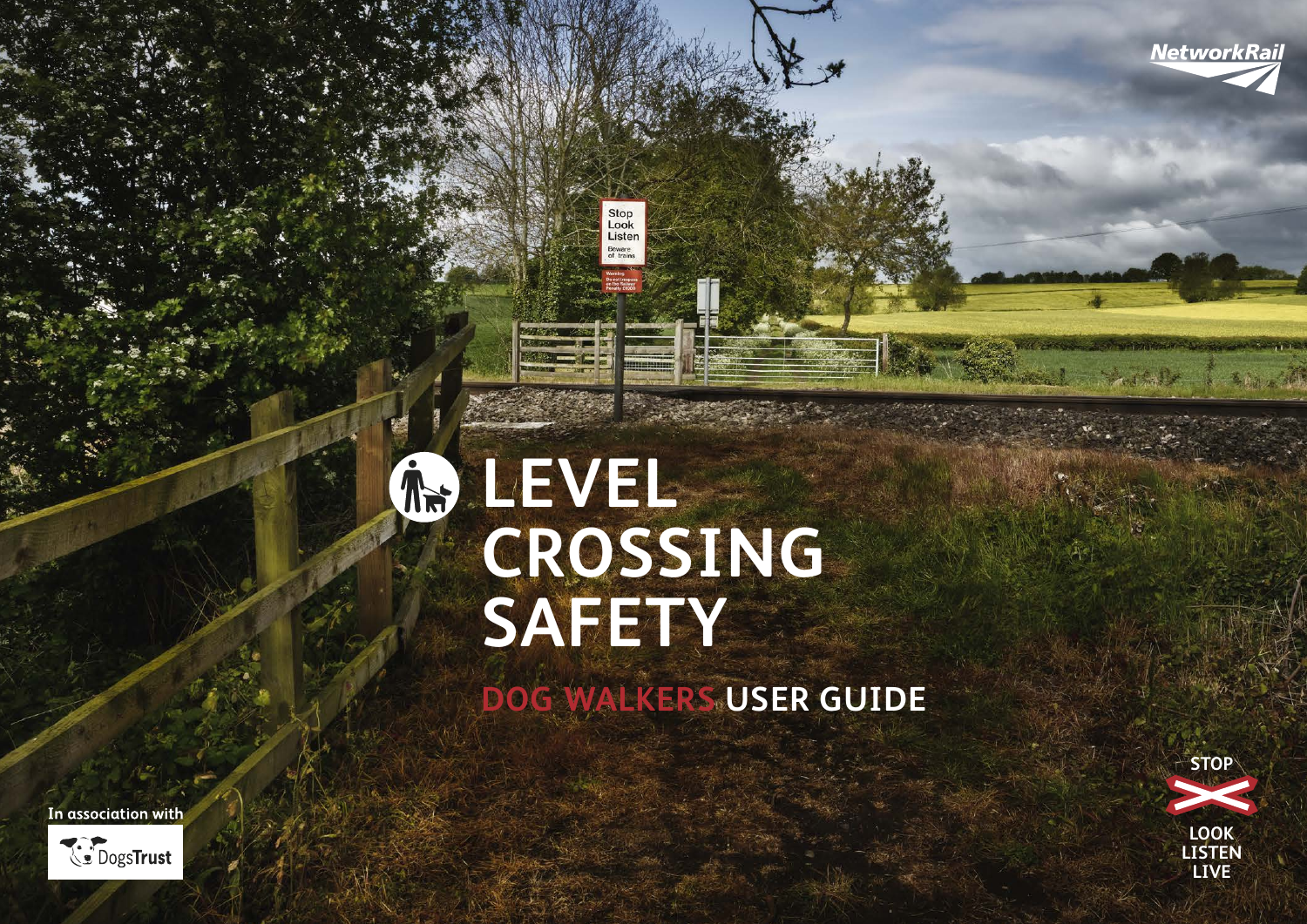

# Please take care



**It's easy to get distracted,** especially when your dog is off its lead. **Even if your dog is fully trained keep it on a short lead when crossing to remove distractions and keep control.**

**02**

**Don't assume** there is only one train or use previous experience to guess when the train is coming. Trains can come from either direction at any time. **Check both ways before crossing – if there is a train coming, don't cross.**



**Stop, look, listen. Follow signs and instructions. Cross quickly when clear and keep your dog on a short lead.**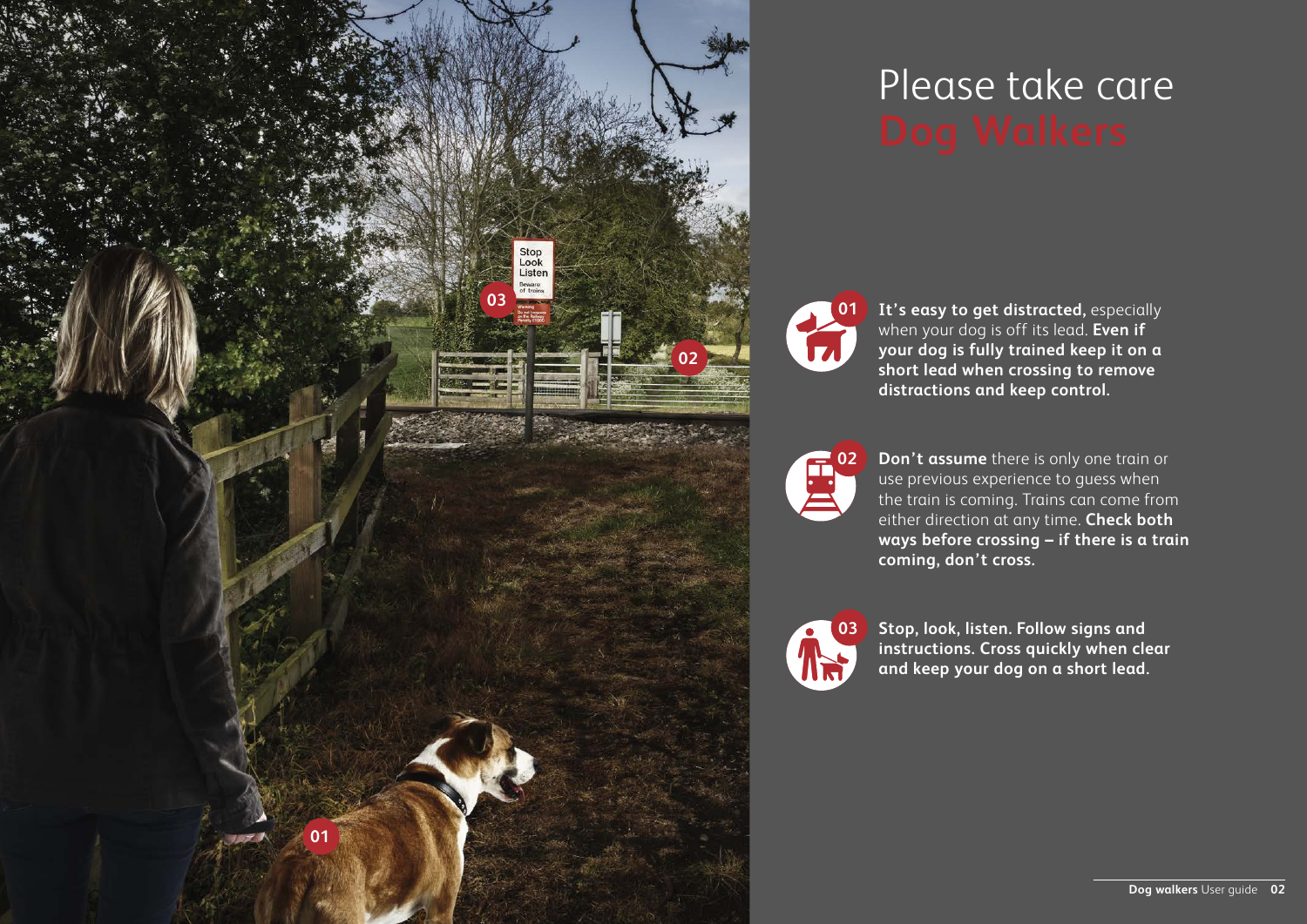## Please take care **Dog Walkers**

**In the last five years there were 186 incidents involving people with dogs at level crossings. So please take care and keep your dog on its lead.**

**In the last five years there have been:**





#### **Stop, look, listen sign**

• This sign indicates the need to be extra vigilant – the crossing may not have a visual or audible warning.

#### **Gates**

- Gates should be opened by the public safely, although some are operated by railway staff on certain crossings.
- Always stop, look and listen to make sure no trains are approaching before and immediately after opening the gates, and ensure all gates are closed after using a crossing.
- If crossing in a group make sure there is enough time and space for everyone to cross safely and don't wait on the crossing while your group is crossing.

### **Warning lights**

• Many crossings have amber, red and green lights. Stop as soon as the amber or red lights come on, as this means a train is approaching. Crossings should only be crossed when either no lights or green lights are showing.